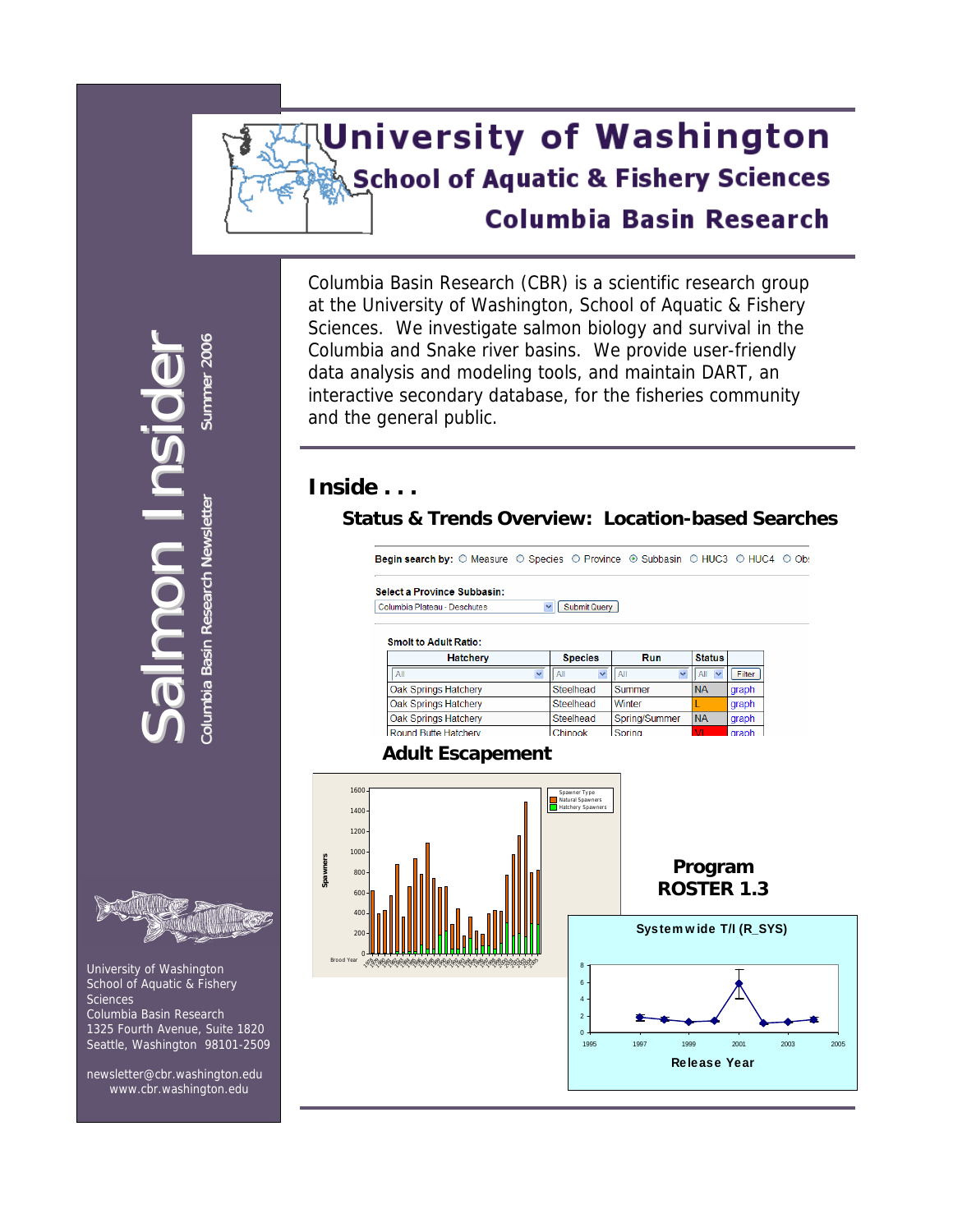### **CBR Status & Trends Overview: Location-based Searches**

[Location identifiers have been added](http://www.cbr.washington.edu/trends/)  [to the Status & Trends Overview](http://www.cbr.washington.edu/trends/)  [database to enable geographic](http://www.cbr.washington.edu/trends/)  [searches. The Status & Trends website](http://www.cbr.washington.edu/trends/)  [contains interactive displays of](http://www.cbr.washington.edu/trends/)  [monitoring data with compliance targets](http://www.cbr.washington.edu/trends/)  [for wild and hatchery adult and smolt](http://www.cbr.washington.edu/trends/)  [salmon. It is now possible to search this](http://www.cbr.washington.edu/trends/)  [database and cross-reference multiple](http://www.cbr.washington.edu/trends/)  [compliance targets based on Province,](http://www.cbr.washington.edu/trends/)  [Subbasin, Water Resources Council](http://www.cbr.washington.edu/trends/)  [\(WRC\) Accounting Unit \(HUC3\), or WRC](http://www.cbr.washington.edu/trends/)  [Cataloging Unit \(HUC4\). Subbasins are](http://www.cbr.washington.edu/trends/)  [a subcategory of Province, and HUC4's](http://www.cbr.washington.edu/trends/)  [are subcategories of HUC3's, so the](http://www.cbr.washington.edu/trends/)  [specificity of the search is based on](http://www.cbr.washington.edu/trends/)  which location criteria are used (Status [and Trends Overview](http://www.cbr.washington.edu/trends/)).

Currently, the performance measures available for searching by location criteria are Smolt-to-Adult

Ratios, PIT-Tag Survival and Travel Times, Harvest, and Adult Escapement data. When a location is selected, any of these types of data that pertain to the selected location are displayed in tables. The user can then view the data using a graphical tool that provides a bar graph of annual data and also provides the ability to view decadal means, decadal trends, or smoothed trends.

Below is a screenshot of the Status & Trends Overview interface. In this example, the user has selected to search by Subbasin. The selection menu lists all possible subbasins from which the selection of "Lower Columbia – Washougal" is made. The database contains smolt-to-adult ratios of fish released in this subbasin as well as harvest data for this region (see Figure 1).

| Begin search by: ○ Measure ○ Species ○ Province · Subbasin ○ HUC3 ○ HUC4 · ○ Observation site |  |  |  |  |  |  |  |
|-----------------------------------------------------------------------------------------------|--|--|--|--|--|--|--|
|-----------------------------------------------------------------------------------------------|--|--|--|--|--|--|--|

#### Select a Province Subbasin:

Lower Columbia - Washougal  $\triangledown$  Submit Query

#### **Smolt to Adult Ratio:**

| <b>Hatchery</b>           | <b>Species</b> | Run           | <b>Status</b> |        |  |
|---------------------------|----------------|---------------|---------------|--------|--|
| v<br>All                  | All<br>v       | All<br>v      | v<br>All      | Filter |  |
| Skamania Hatchery         | Steelhead      | Summer        | <b>NA</b>     | graph  |  |
| Skamania Hatchery         | Steelhead      | Winter        | <b>NA</b>     | graph  |  |
| Washougal Hatchery        | Chinook        | Fall          | VL            | graph  |  |
| Washougal Hatchery   Coho |                | <b>NA</b>     | VH            | graph  |  |
| Washougal Hatchery        | Coho           | Fall          | <b>NA</b>     | graph  |  |
| Washougal Hatchery   Coho |                | Spring/Summer | VL            | graph  |  |

Harvest:

| state |            | <b>Fishery</b> | <b>Fish Type</b>                                      | <b>Location</b>        | Status       |               |
|-------|------------|----------------|-------------------------------------------------------|------------------------|--------------|---------------|
|       |            |                |                                                       |                        |              | <b>Filter</b> |
|       | Wa         | Recreational   | Coho Jacks                                            | <b>Total Tributary</b> | VL           | graph         |
|       | Or/Wa      | Recreational   | Group A Summer Steelhead   Mainstem and Tributary   H |                        |              | graph         |
|       | <b>AAL</b> | Descentissed   | Contract Andrew                                       | Machaised Diver        | $\mathbf{v}$ |               |

**Figure 1.** Status and Trends Overview: Lower Columbia – Washougal subbasin.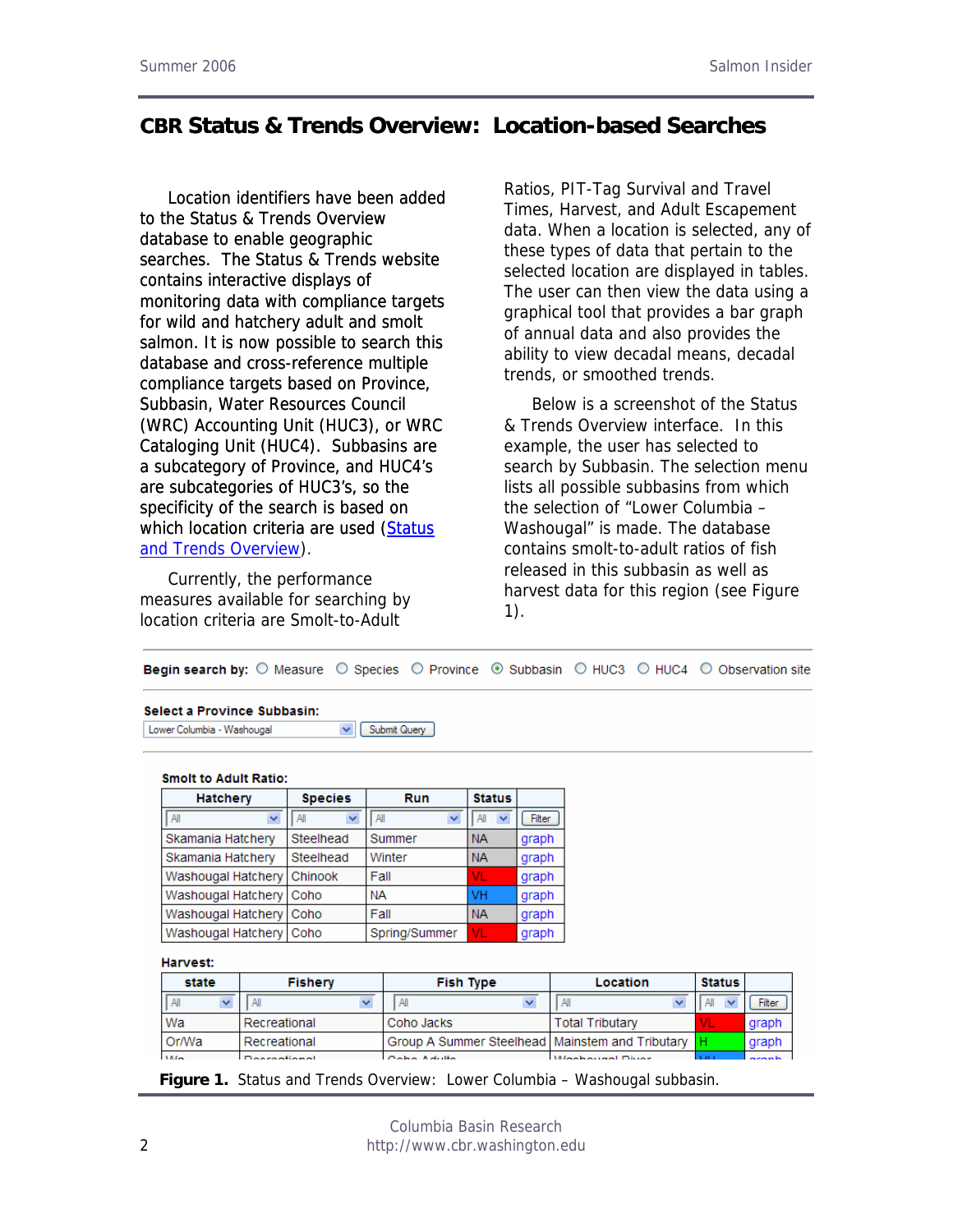### **CBR Status & Trends Overview: Adult Escapement Added**

The adult escapement page of CBR's Status & Trends website has been updated to include the Interior Columbia Technical Review Team's (ICTRT) most recent population viability analyses and salmonid recovery information. The new second-tier database is scheduled to come online in August and will replace the current one [\(Adult](http://www.cbr.washington.edu/adultEscape/)  [Escapement for the Columbia Basin](http://www.cbr.washington.edu/adultEscape/)). The site will include 44 interior Columbia Basin salmonid population escapement indices, with each index consisting of a natural spawner series and a hatchery spawner series graphed as in Figures 2 and 3. As before, the estimates are derived from either expanded redd counts or live counts. The source for the data, rationale for the minimum threshold target abundances, and methodology for developing the estimates will be explained and documented in the notes section with relevant literature citations.



**Figure 2.** Deschutes River Westside natural summer steelhead spawners.



**Figure 3.** Deschutes River Westside natural and hatchery summer steelhead spawners.

 There will be 28 Chinook salmon (spring, summer and spring/summer runs), and 15 steelhead (winter and summer run types) population escapement aggregate indices along with the Redfish Lake sockeye redd index, Asotin River summer steelhead redd index, and Snake River fall Chinook index from the current version of the escapement database.

Each page will feature a different escapement index and will include the estimated counts for both natural and hatchery spawners. The adult escapement is an essential component of salmon and steelhead recovery efforts, which can now be reviewed at a glance.

For more information, please contact Jim Griswold at (206) 616-7445 or [jimg@cbr.washington.edu](mailto:jimg@cbr.washington.edu?subject=Salmon%20Insider%20Spring%202006%20Harvest%20Database).